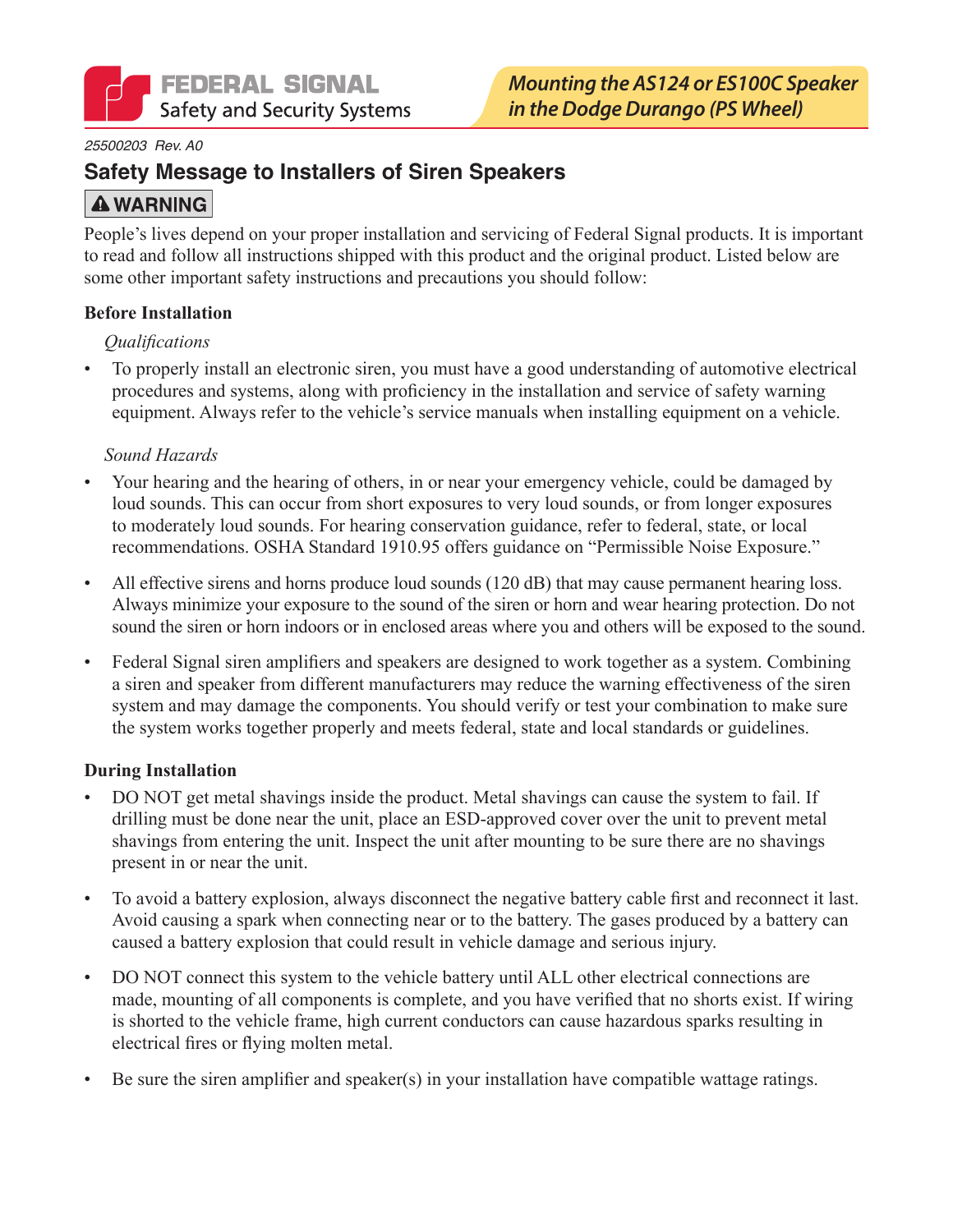- In order for the electronic siren to function properly, the ground connection must be made to the NEGATIVE battery terminal.
- Sound output will be severely reduced if any objects are in front of the speaker. If maximum sound output is required for your application, you should ensure that the front of the speaker is clear of any obstructions.
- Install the speaker(s) as far forward on the vehicle as possible, in a location that provides maximum signaling effectiveness while minimizing the sound reaching the vehicle's occupants. Refer to the National Institute of Justice guide 500-00 for further information.
- Sound propagation and warning effectiveness will be severely reduced if the speaker is not facing  $\bullet$ forward. Carefully follow the installation instructions and always install the speaker with the projector facing forward.
- DO NOT install the speaker(s) or route the speaker wires where they may interfere with the operation of airbag sensors.
- If a vehicle seat is temporary removed, verify with the vehicle manufacturer if the seat needs to be recalibrated for proper airbag deployment.
- Installation of two speakers requires that you wire the speakers in phase.  $\bullet$
- Never attempt to install aftermarket equipment, which connects to the vehicle wiring, without reviewing a vehicle wiring diagram, which is available from the vehicle manufacturer. Insure that your installation will not affect vehicle operation and safety functions or circuits. Always check vehicle for proper operation after installation.
- DO NOT install equipment or route wiring or cord in the deployment path of an airbag.  $\bullet$
- Locate the control head so the vehicle, controls, and microphone can be operated safely.  $\bullet$
- When drilling into a vehicle structure, be sure that both sides of the surface are clear of anything that  $\bullet$ could be damaged.
- If a vehicle seat is temporarily removed, verify with the vehicle manufacturer if the seat needs to be recalibrated for proper airbag deployment.

### **After Installation**

- After installation, test the siren system and light system to ensure that it is operating properly.
- Test all vehicle functions, including horn operation, vehicle safety functions and vehicle light  $\bullet$ systems, to ensure proper operation. Ensure that installation has not affected vehicle operation or changed any vehicle safety function or circuit.
- After testing is complete, provide a copy of these instructions to the instructional staff and all  $\bullet$ operating personnel.
- File these instructions in a safe place and refer to them when maintaining or reinstalling the product.

Failure to follow all safety precautions and instructions may result in property damage, serious injury, or death.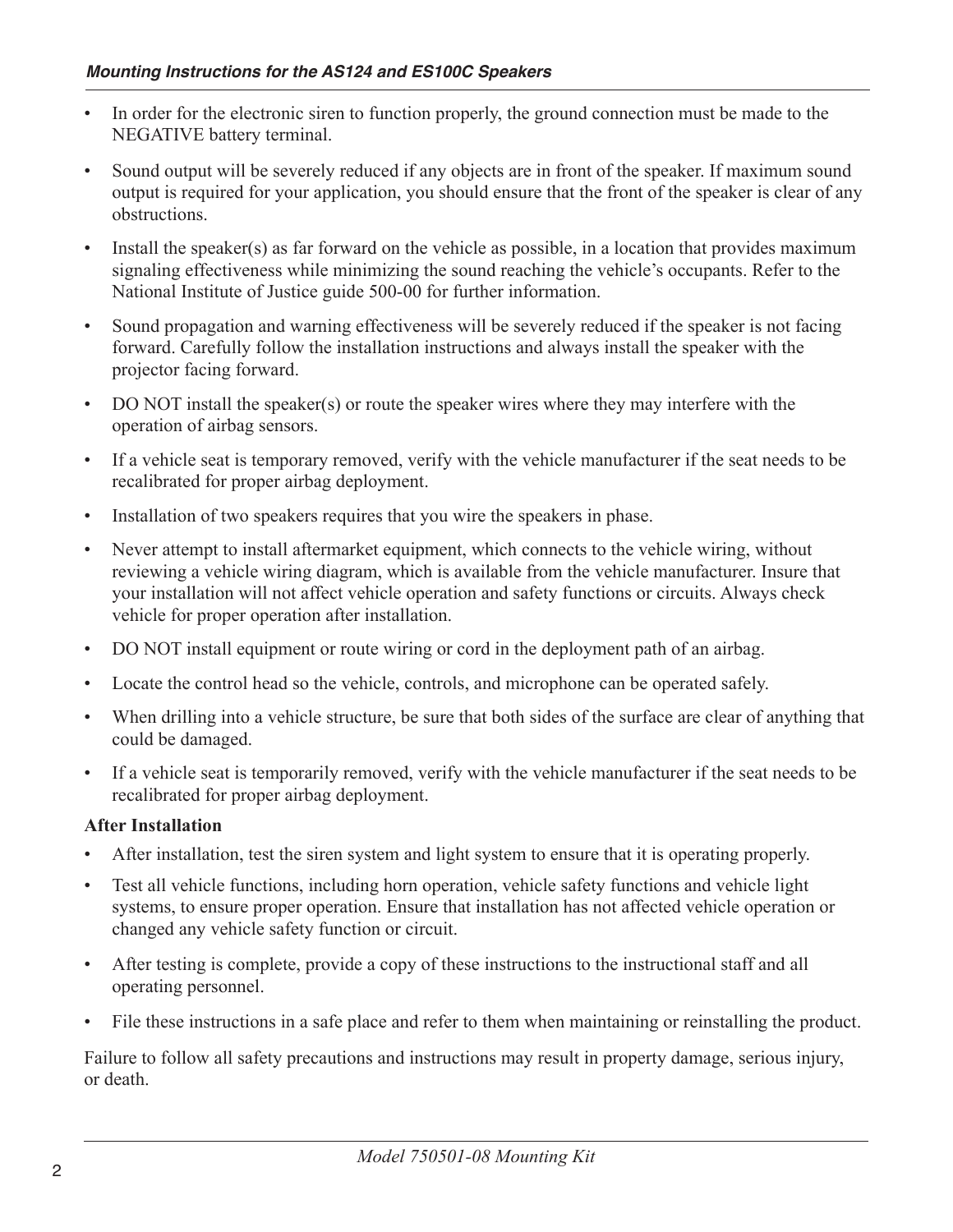# **Unpacking the Product**

After unpacking the product, inspect it for damage that may have occurred in transit. If it has been damaged, do not attempt to install or operate it. File a claim immediately with the carrier, stating the extent of damage. Carefully check all envelopes, shipping labels, and tags before removing or destroying them. Disposal of all shipping materials must be carried out in accordance with national and local codes and standards. Ensure that the parts listed in Table 1 are included in the package. If you are missing any parts, contact Customer Support at 1-800-264-3578, 7 a.m. to 5 p.m., Monday through Friday (CT).

## Model 750501-08 Mounting Bracket Kit for AS124 or ES100C

This publication has instructions for using the Model 750501-08 mounting bracket kit to mount the AS124 or ES100C in front of the passenger front wheel of the Dodge Durango.

**IMPORTANT:** The ES100C speaker complies with the requirements of SAE J1849 EVS3 and CCR Title 13 Class A when it is used with Federal Signal electronic sirens.

NOTE: For electrical installation instructions, refer to the installation and maintenance Instructions packed with the speaker.

# **Unpacking the Kit**

After unpacking the kit, inspect it for damage that may have occurred in transit. If it has been damaged, do not attempt to install or operate it. File a claim immediately with the carrier, stating the extent of damage. Carefully check all envelopes, shipping labels, and tags before removing or destroying them. Ensure that the parts in the Kit Contents List are included in the package. If you are missing any parts, contact Customer Support at 1-800-264-3578, 7 a.m. to 5 p.m., Monday through Friday (CT).

| Qty.          | <b>Description</b>                              | <b>Part Number</b> |
|---------------|-------------------------------------------------|--------------------|
|               | Bracket, AS124-ES100C, 2015 Durango   865001263 |                    |
| $\mathcal{P}$ | <b>Split Lockwasher</b>                         | 7074A020           |
| $\mathcal{D}$ | 5/16"-18 Bolt                                   | 7002A005-14        |

### Table 1 Kit contents

### **Installing the Brackets**

## **A WARNING**

AIRBAG DEPLOYMENT: Do not install equipment or route wiring in the deployment path of an airbag. Failure to observe this warning will reduce the effectiveness of the airbag or potentially dislodge the equipment, causing serious injury or death.

### **NOTICE**

DRILLING PRECAUTIONS: When drilling holes, check the area you are drilling into to be sure you do not damage vehicle components. All drilled holes should be deburred and all sharp edges should be smoothed. All wire routings going through drilled holes should be protected by a grommet or convolute/split loom tubing.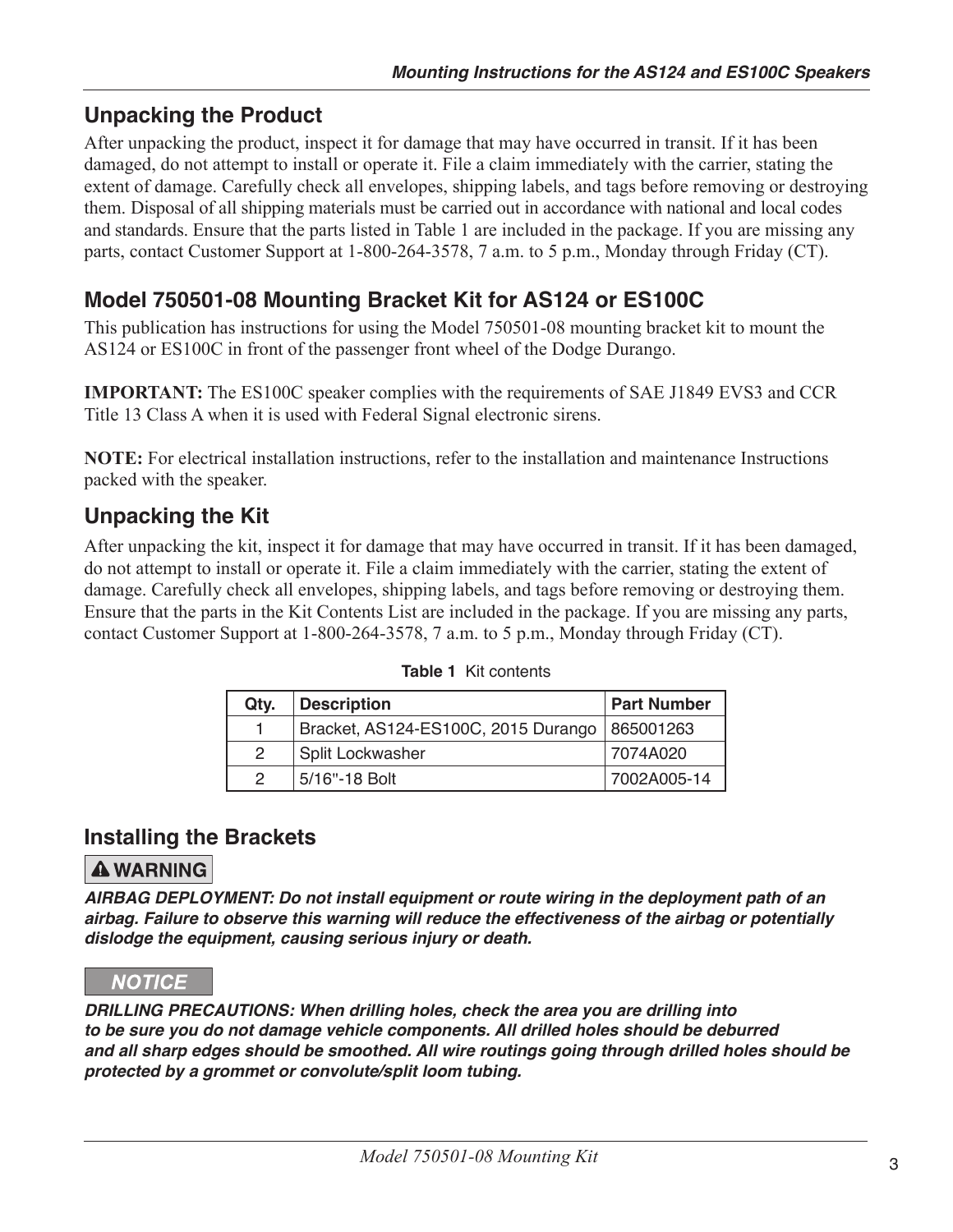## **Mounting the Speaker to the Bracket**

## **A WARNING**

MOUNTING PRECAUTIONS: To avoid reducing the sound output and damaging the speaker, ensure that the speaker is mounted with the wires protruding from the bottom of the speaker. Failure to follow this warning may cause serious injury or death.

To mount the speaker:

- 1. To access the area between the front bumper and passenger-side tire, remove the fascia according to the manufacturer's service manual
- 2. Remove the two bolts from the passenger side of the core support.
- 3. Secure the bracket to the core support with the two bolts.
- 4. See Figure 1. Mount the speaker to the bracket:
	- AS124: Mount the speaker to the bracket with the hardware supplied with it (Figure 2).  $\bullet$  .
	- ES100C: Mount the speaker to the bracket with the 5/16" bolts and lock washers supplied with  $\bullet$  . the kit (Figure 3 on page 6).



Figure 1 AS124 mounted to passenger-side core support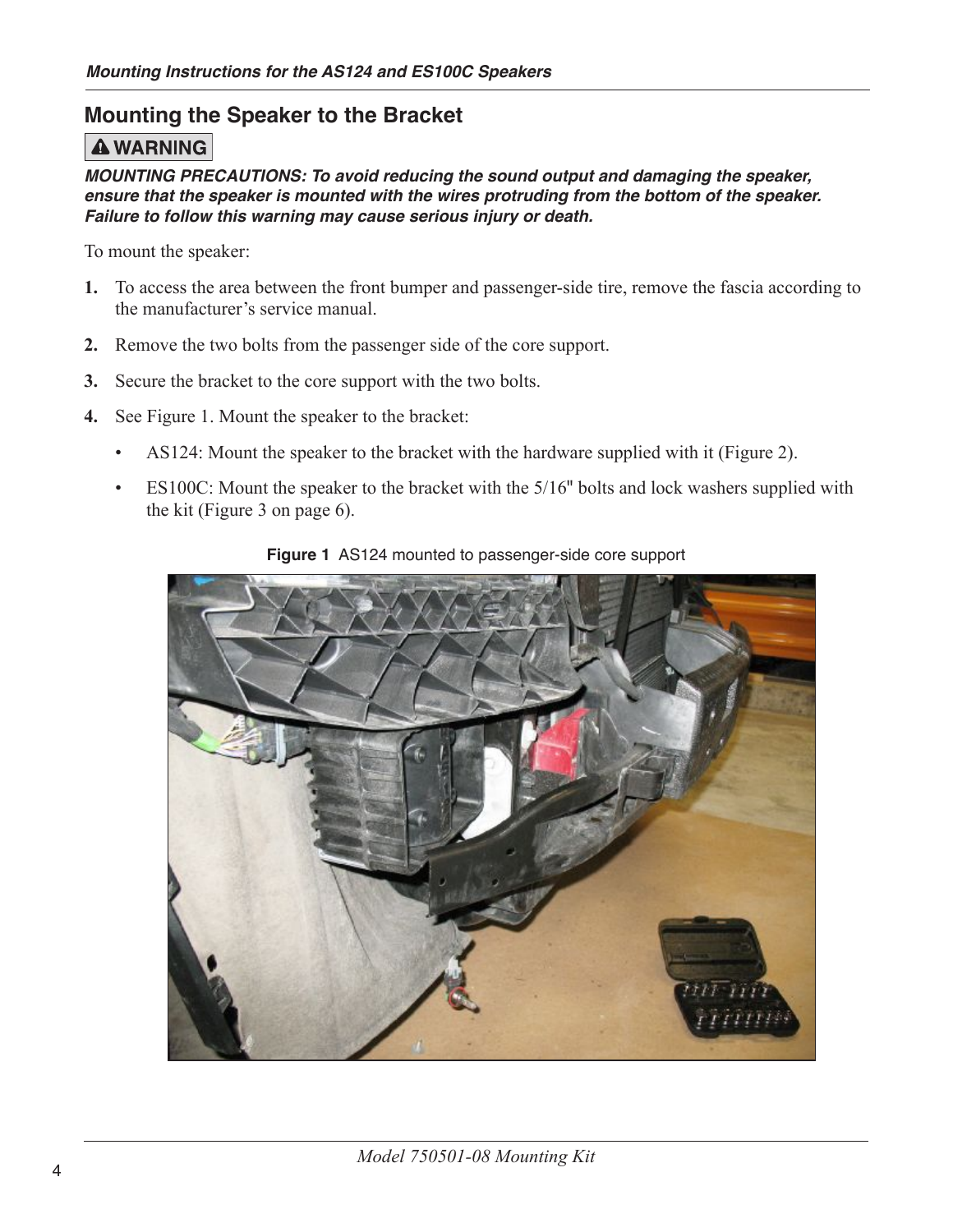# **A WARNING**

SOUND HAZARD: All effective sirens and horns produce loud sounds (120 dB) that may cause permanent hearing loss. Always minimize your exposure to siren sound and wear hearing protection. Do not sound the siren indoors or in enclosed areas where you and others will be exposed to the sound.

5. Test the siren system to ensure that it is operating properly.

## **A CAUTION**

### HOT SURFACE: The speaker gets hot enough to burn you. Always allow it to cool before handling it.

**6.** Reinstall the facia according to the manufacturer's instructions.

Figure 2 AS124 and bracket with mounting hardware supplied with speaker

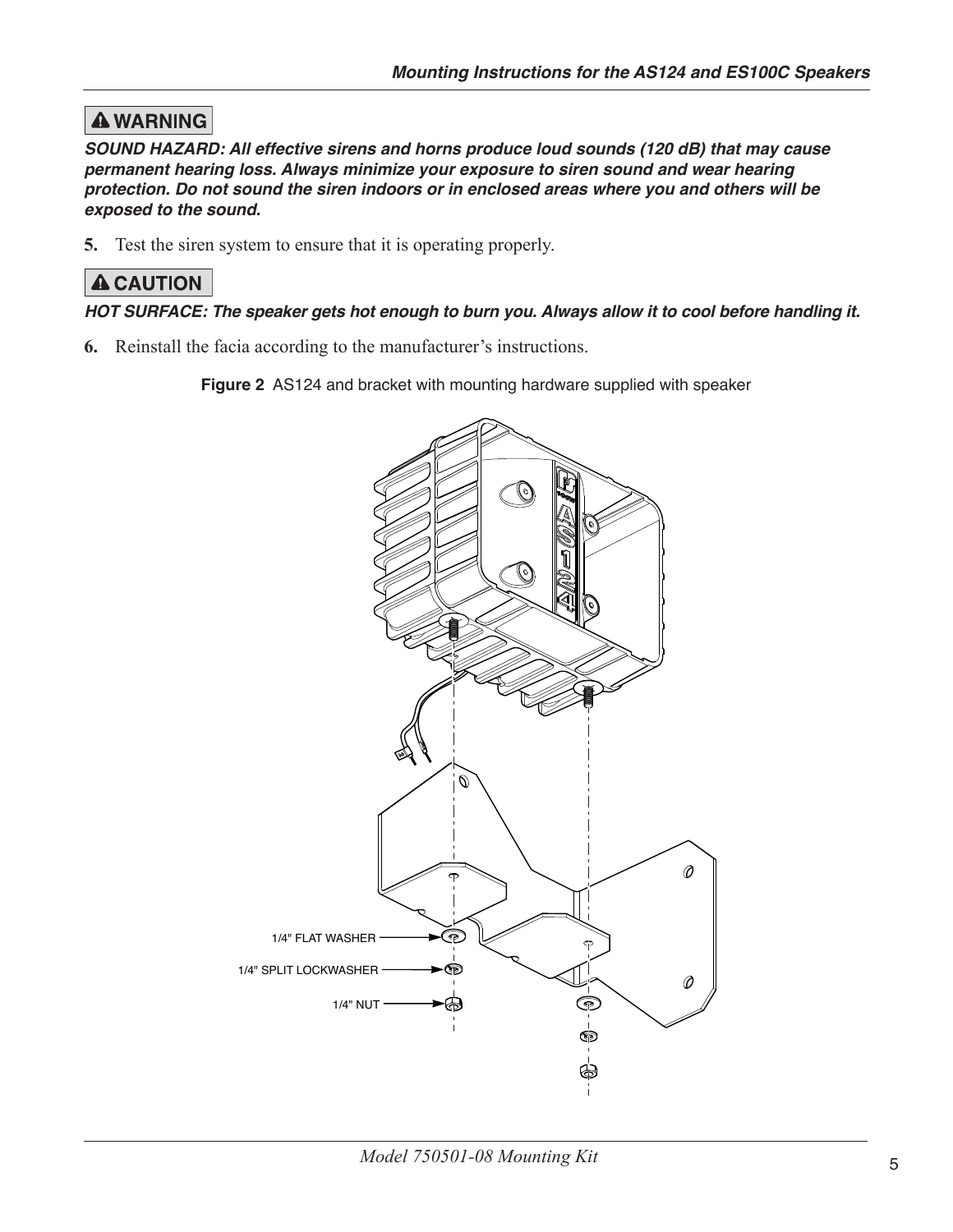

Figure 2 ES100C and bracket with mounting hardware supplied in kit

## **Getting Technical Support and Service**

Federal Signal Corporation will service your equipment or provide technical assistance with any problems that cannot be handled locally. Any product returned to Federal Signal for service, inspection, or repair must be accompanied by a Return Material Authorization number. The RMA number can be obtained from your local distributor or Federal Signal. Please provide a brief explanation of the service requested or the nature of the malfunction. Contact your local dealer/distributor for replacement parts availability or contact the Federal Signal Service Department (7 a.m. to 5 p.m., Monday through Friday, Central Time) at:

Service Department **Federal Signal Corporation** 2645 Federal Signal Drive University Park, IL 60484-3167 800-433-9132, 800-343-9706 (fax)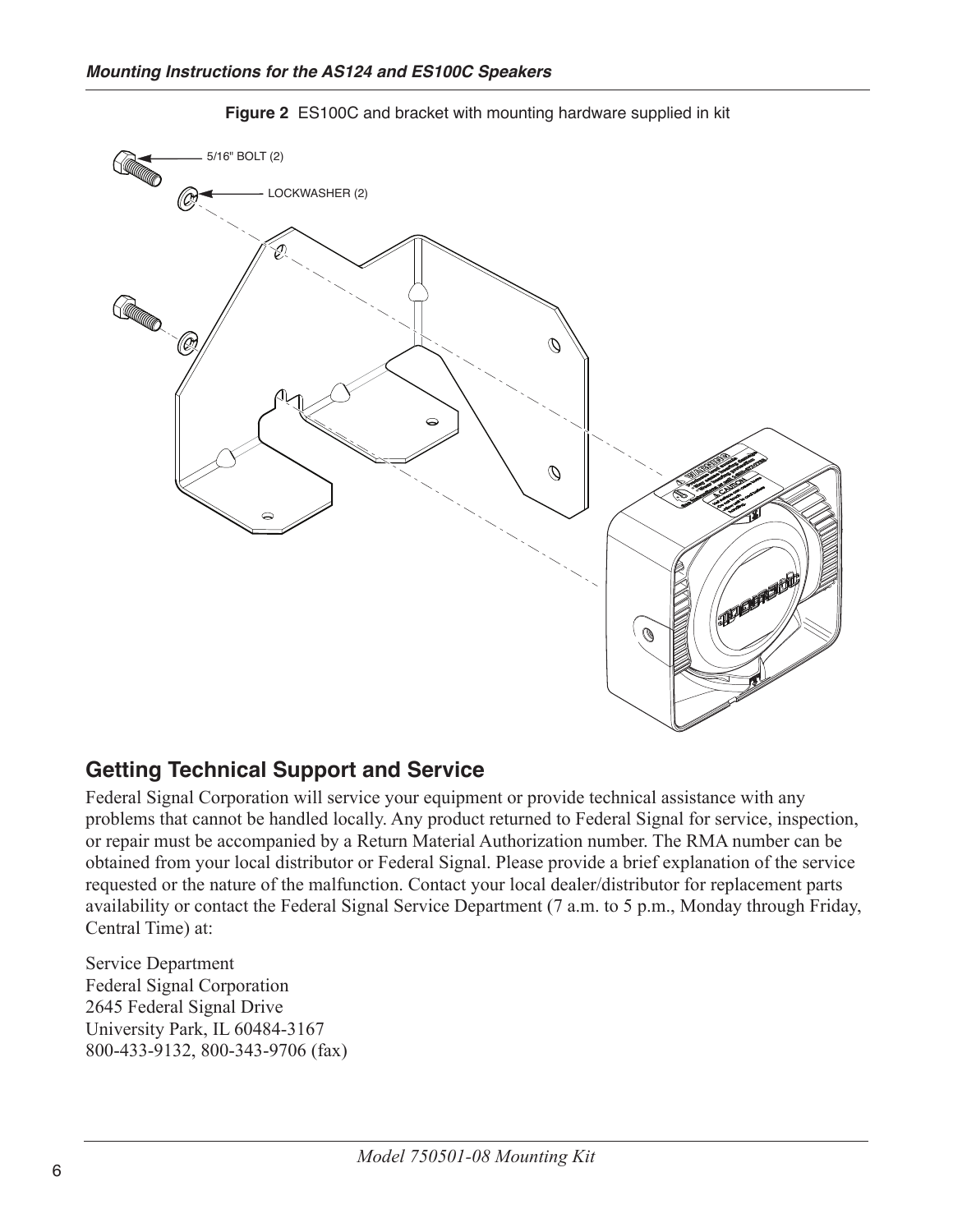# **Returning a Product to Federal Signal**

Before returning a product to Federal Signal, call 800-264-3578, 800-433-9132, or 800-824-0254 to obtain a Returned Merchandise Authorization number (RMA number). To expedite the process please be prepared with the following information:

- Your Federal Signal customer or account number.
- The purchase order number under which the items were purchased.
- The shipping method.  $\bullet$
- The model or part number of the product being returned.  $\bullet$
- The quantity of products being returned.  $\bullet$
- Drop ship information as needed.  $\bullet$
- Any estimate required.

When you receive your RMA Number:

- Write the RMA number on the outside of the box of returned items
- Reference the RMA number on your paperwork inside of the box.  $\bullet$
- $\bullet$ Write the RMA number down, so that you can easily check on status of the returned equipment.

Send all material with the issued RMA Number to:

**Public Safety Systems** 2645 Federal Signal Drive University Park, IL 60484-3167 Attn: Service Department  $RMA:#$ 800-433-9132 800-343-9706 (fax) www.fedsig.com